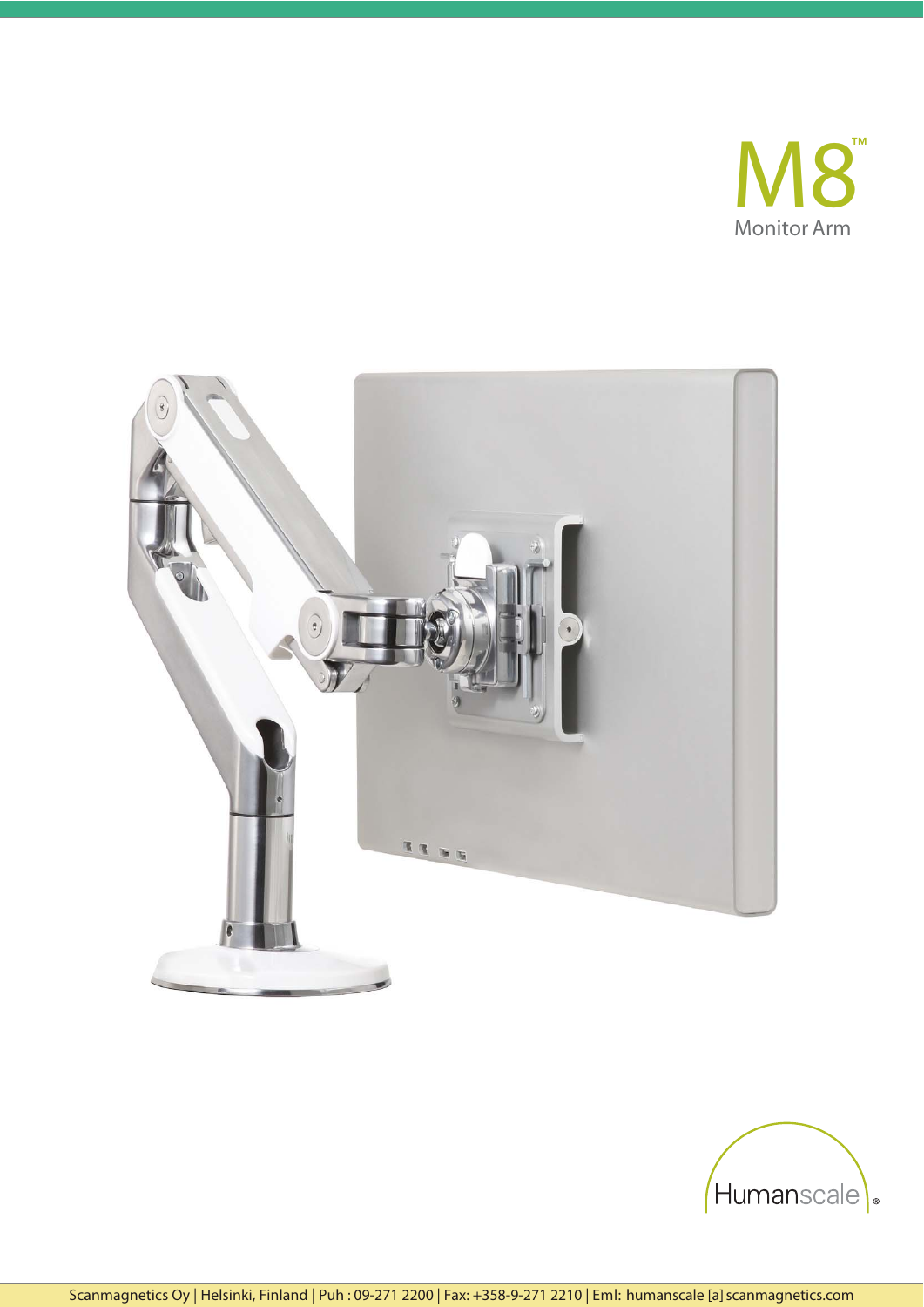# The Best of Both Worlds

Featuring incredible weight capacity in a sleek, slim profile, the M8 Monitor Arm is the perfect fusion of style and strength.

Through its unique construction, the M8 accommodates the widest range of monitors available today—virtually any single- or dual-monitor configuration up to 40 pounds. And unlike other high-capacity monitor arms, whose bulky designs restrict their performance, the M8 offers effortless adjustment and flawless ergonomic function.

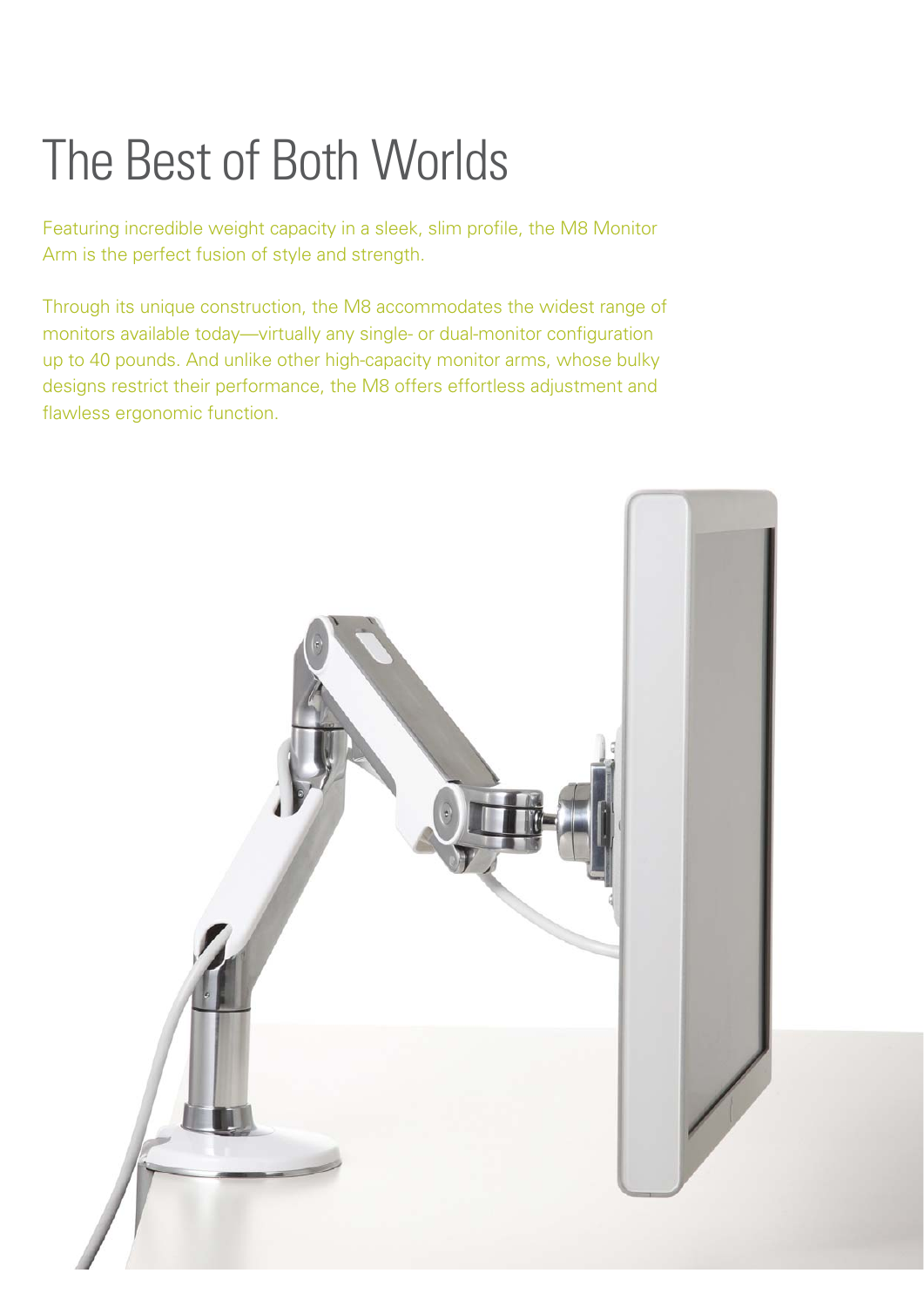# M8 for Single Monitors

The M8's high-performance design easily accommodates heavy monitors, but also provides the flexibility to support monitors weighing as little as eight pounds. Precision engineering makes it all possible, as the M8 features an internal counterbalance that easily adjusts to provide the right amount of support.

As a result, the M8 not only accommodates virtually any monitor available today, it is versatile enough to meet the ever-changing demands of tomorrow's workplace.



### M8 for Dual Monitors

The M8's extreme weight capacity makes it ideal for supporting dual-monitor applications.

Using an optional crossbar support, the M8 accommodates two monitors—each weighing up to 20 pounds—arranged side-by-side. Monitors mounted to the crossbar adjust simultaneously for easy repositioning and excellent ergonomics. Plus, each monitor can be adjusted independently via a Fine-Tune Adjustor for perfect alignment and a smooth aesthetic.

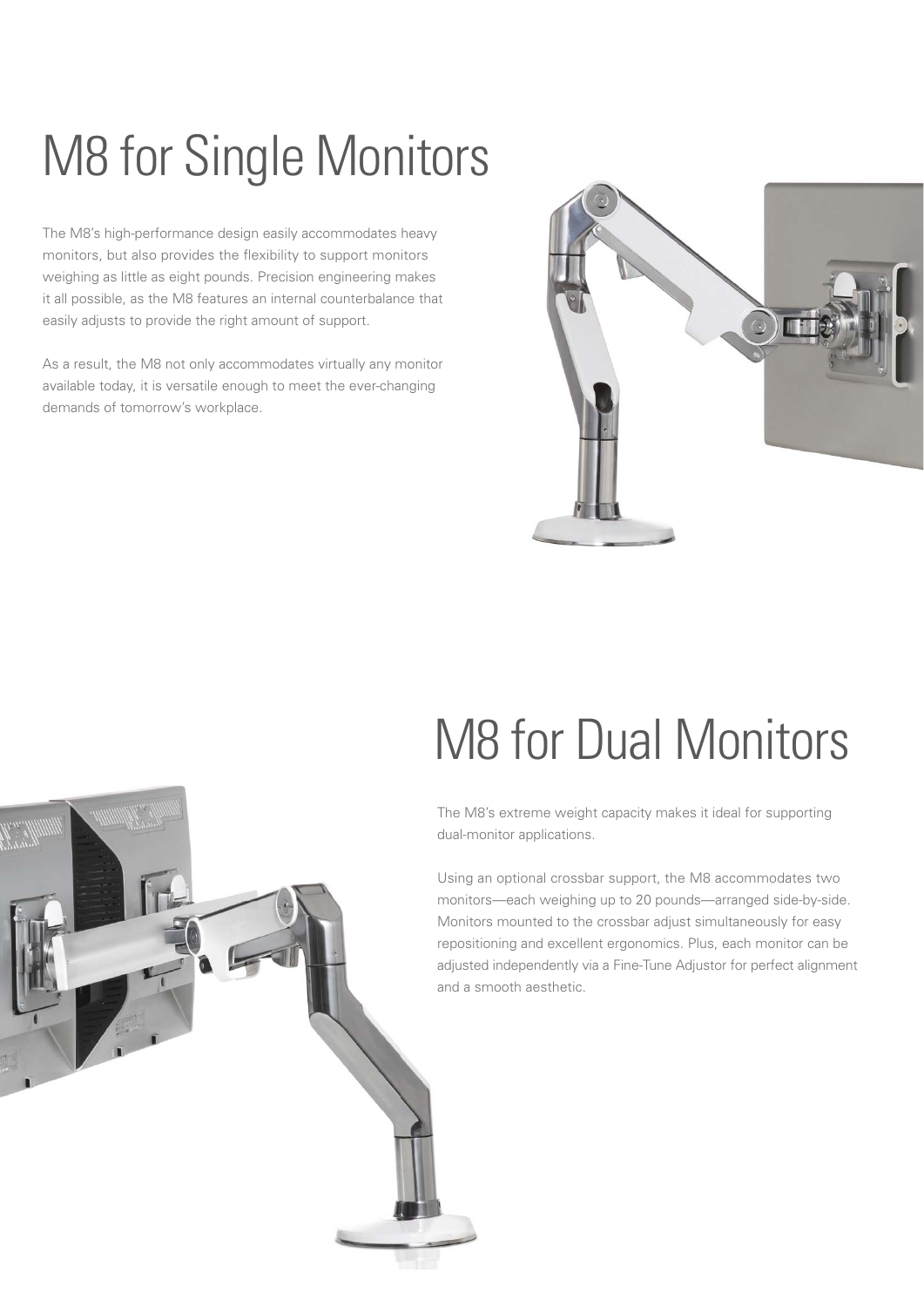



### **Features**

- Modular design features interchangeable links to accommodate any application
- Built-in security system provides effective theft-deterrent for public areas
- Humanscale's Quick Release ball joint facilitates fast and easy monitor installation and removal
- Built-in fine-tune adjustment ensures dual monitors line up perfectly
- 180° stop mechanism prevents wall damage from over-rotation
- Integrated cable management system hides cable clutter for improved organization and aesthetics

### Specifications

- Accommodates virtually any single monitor from 8 40 lbs or dual monitors up to 20 lbs each
- Arm reach: 22"
- Height adjustment range: 11.5"
- Mount options: Clamp Mount, Bolt-Through Mount, Universal Slatwall Mount, Wall Stud Mount
- Finish options: Polished Aluminum with White accents, Silver with Gray accents
- 62% recycled and 99% recyclable content
- May contribute to a number of valuable LEED-CI, -NC and -EB credits
- 10-year, 24/7 warranty





#### Creating a more comfortable place to work

www.humanscale.com



Scanmagnetics Oy | Helsinki, Finland | Puh: 09-271 2200 | Fax: +358-9-271 2210 | Eml: humanscale [a] scanmagnetics.com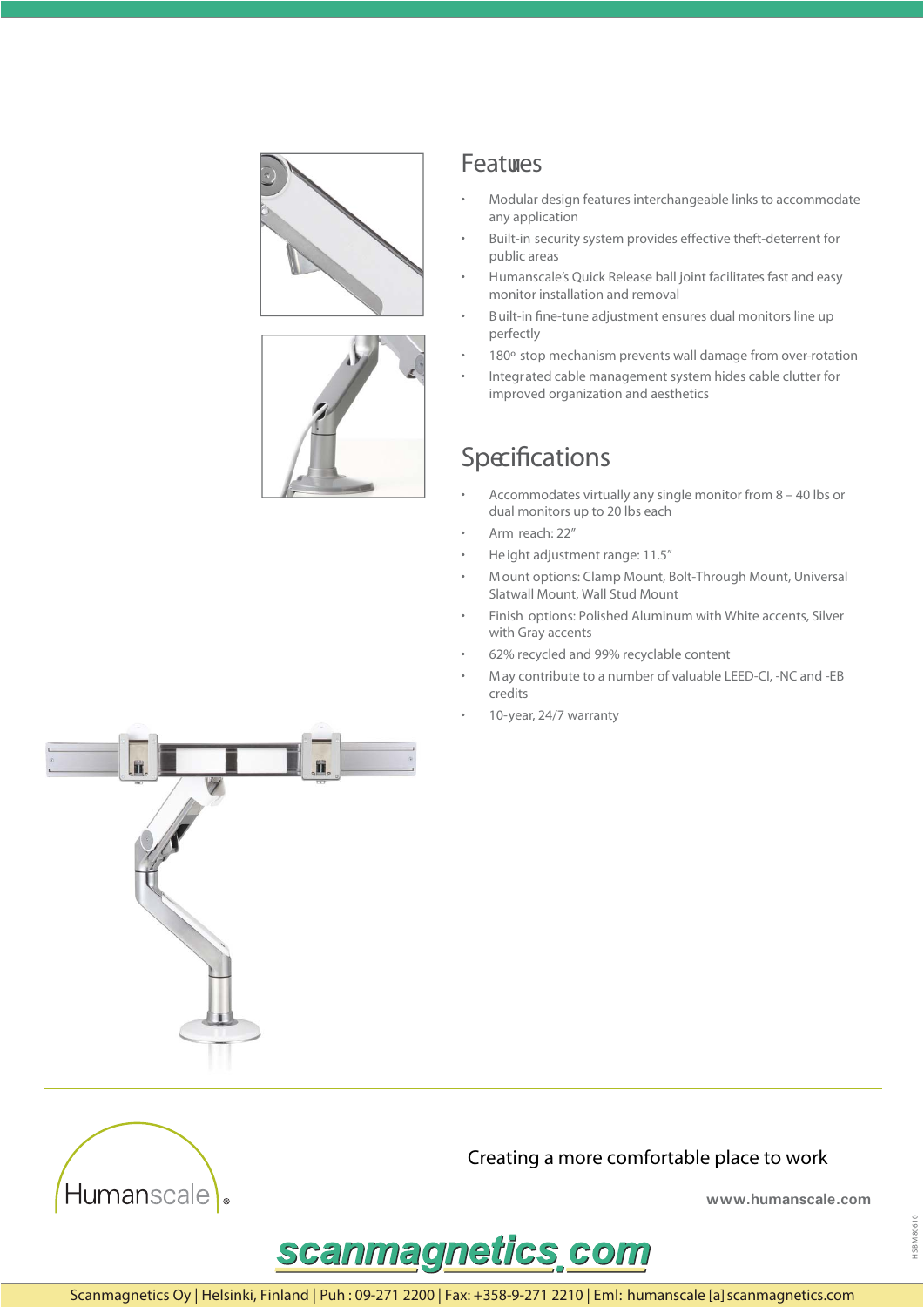



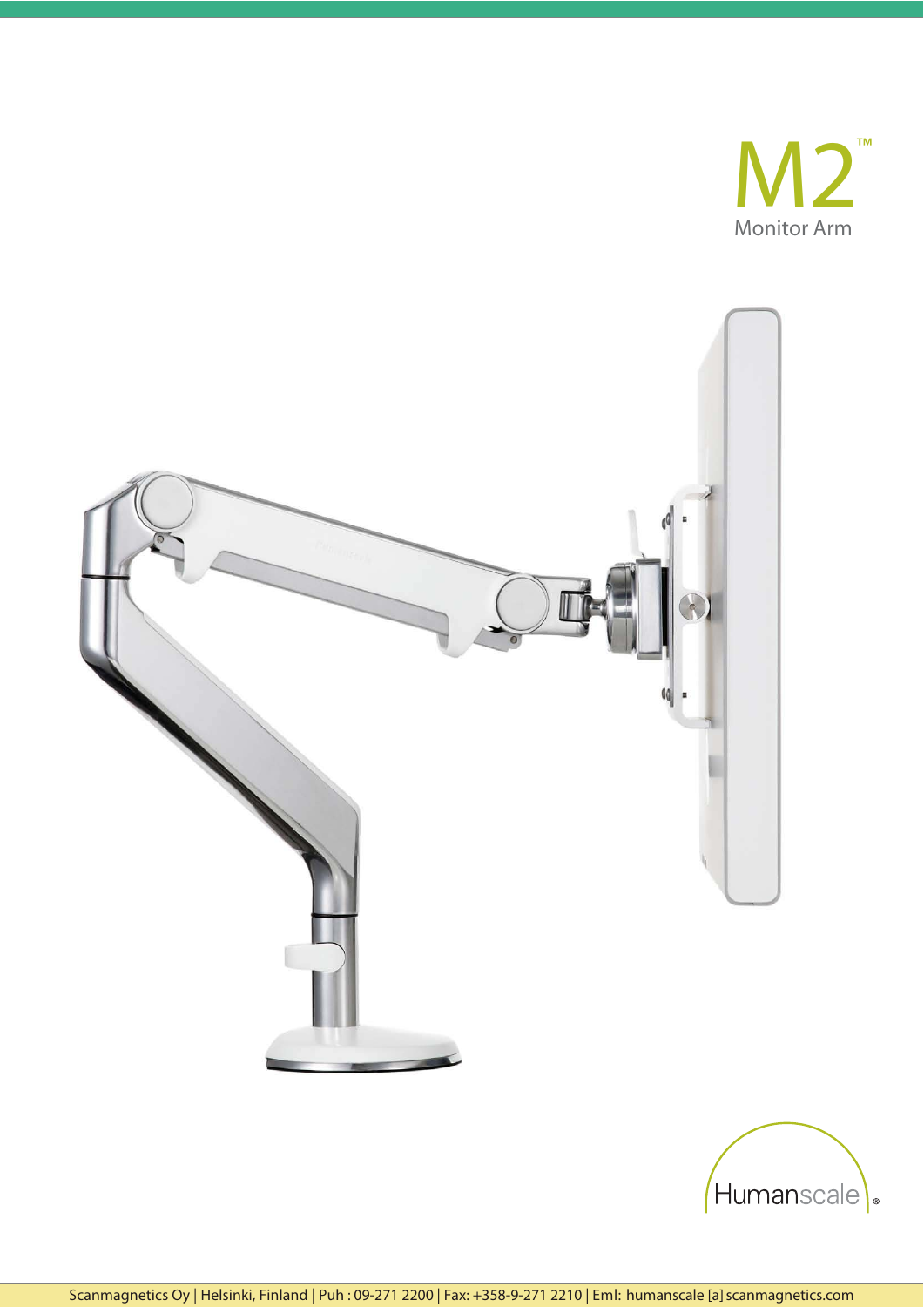# The Next-Generation Monitor Arm

Offering all the benefits of a traditional dynamic monitor arm—with none of the shortcomings—the M2 redefines high-performance monitor arms.

Current-generation monitor arms utilize a bulky, failure-prone gas cylinder to support the weight of the monitor. The M2 instead uses an innovative mechanical spring to achieve exceptional performance and durability in a lightweight, ultra-thin design.

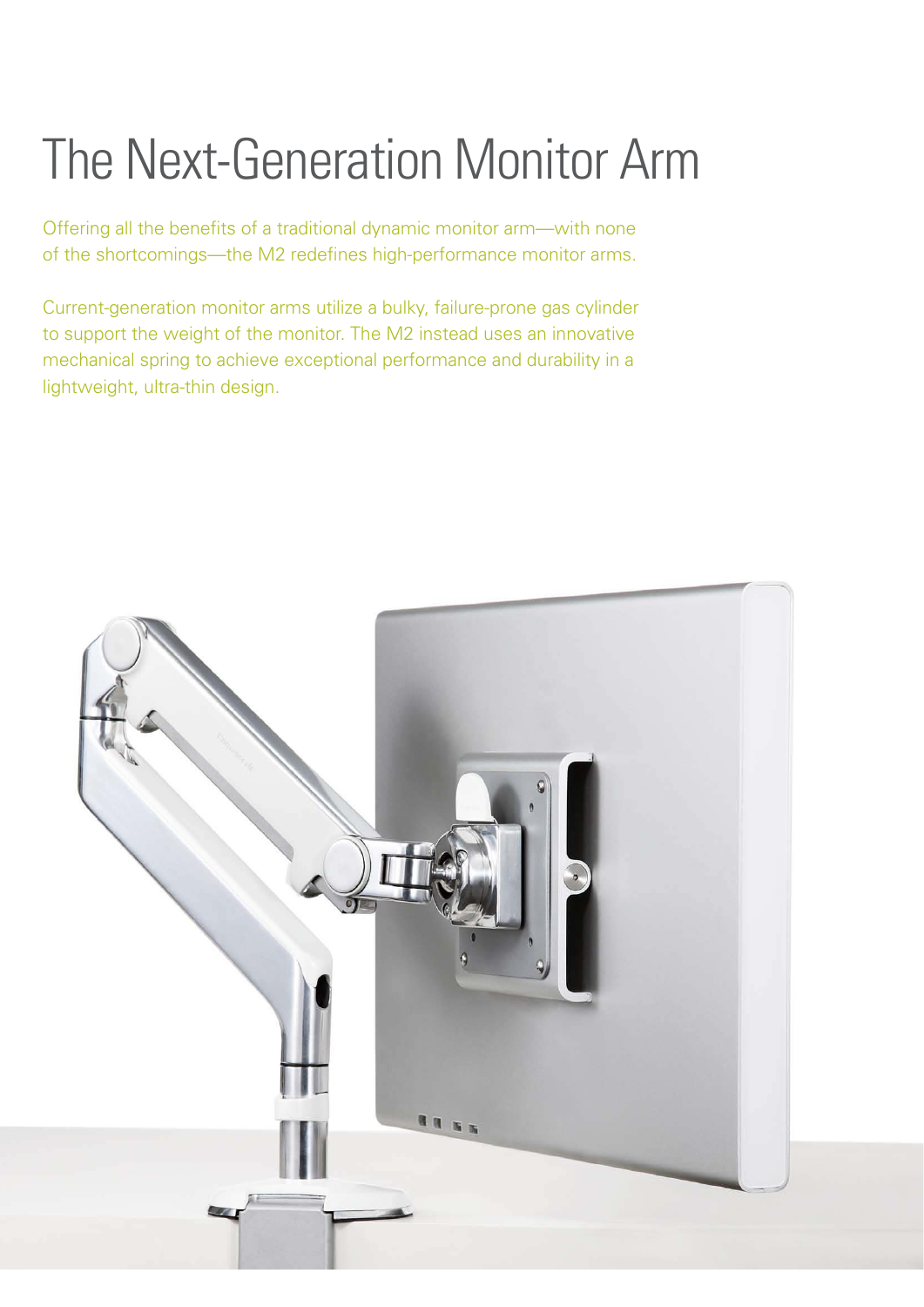## The Benefits of Mechanical Spring Technology

### Design

The M2 is thinner, lighter and easier to maneuver than any currentgeneration monitor arm, and its sleek aesthetic complements the thin profiles of today's flat panel monitors.

### **Durability**

With no gas cylinder and fewer parts than current-generation arms, less can go wrong with the M2 over time. As a result, it's backed by an industry-best 15-year 24/7 warranty.

### Performance

Designed to support 95% of the monitors in use today and offering effortless adjustment of both height and depth, the M2 will accommodate virtually every application for single monitors.

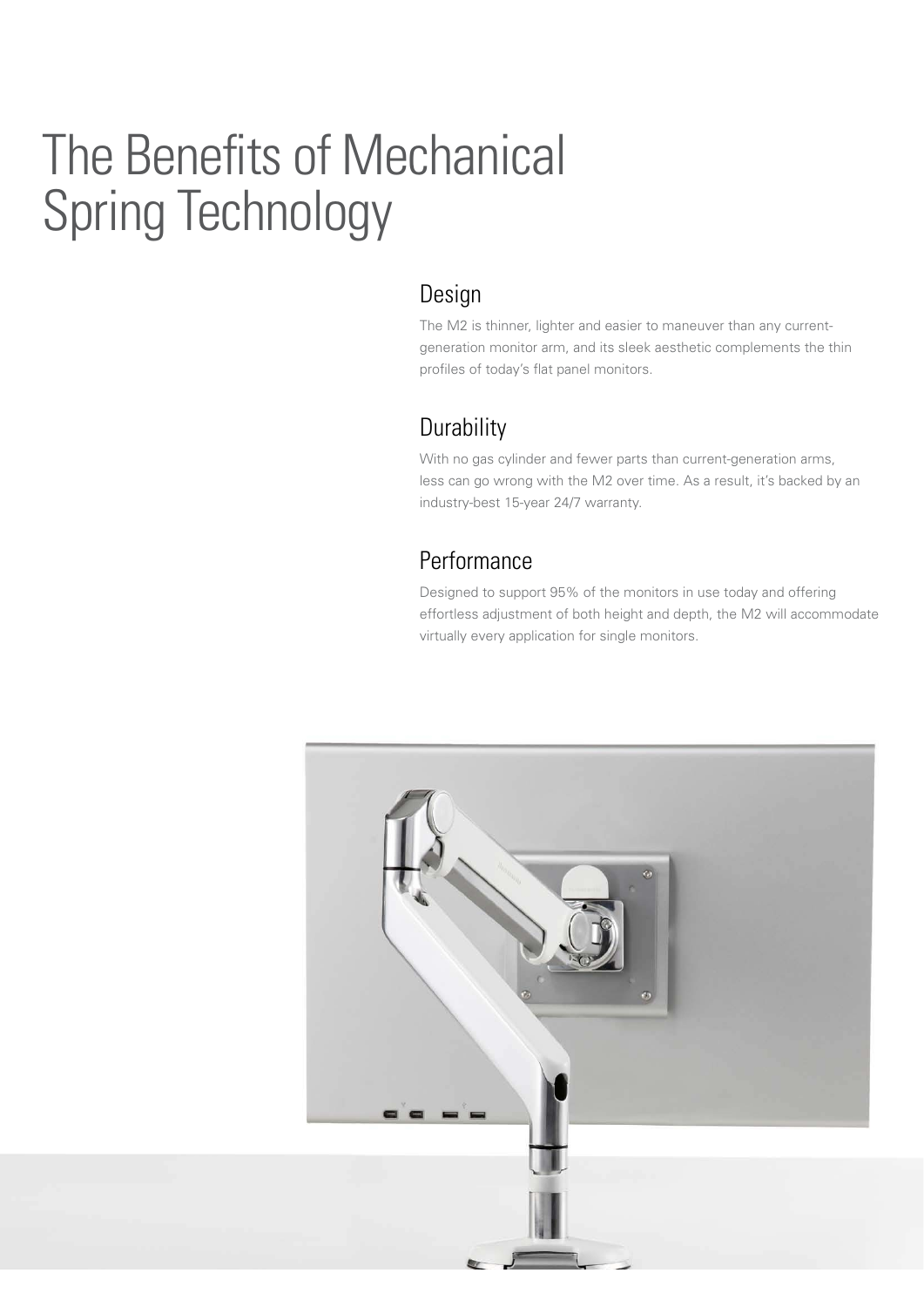

### A New Level of Sustainability

For all its advancements, the M2's most notable achievement is that it treads lightly where the environment is concerned.

- Fewer parts mean fewer manufacturing processes
- Lighter weight means less material to source, process, dispose of, and ship
- Slim profile enables less wasteful packaging
- Durable design means it won't need to be replaced for a very, very long time
- No gas cylinders, which are difficult to recycle
- 52% recycled content and 99% recyclable
- Contributes to valuable LEED-CI, -NC and -EB points